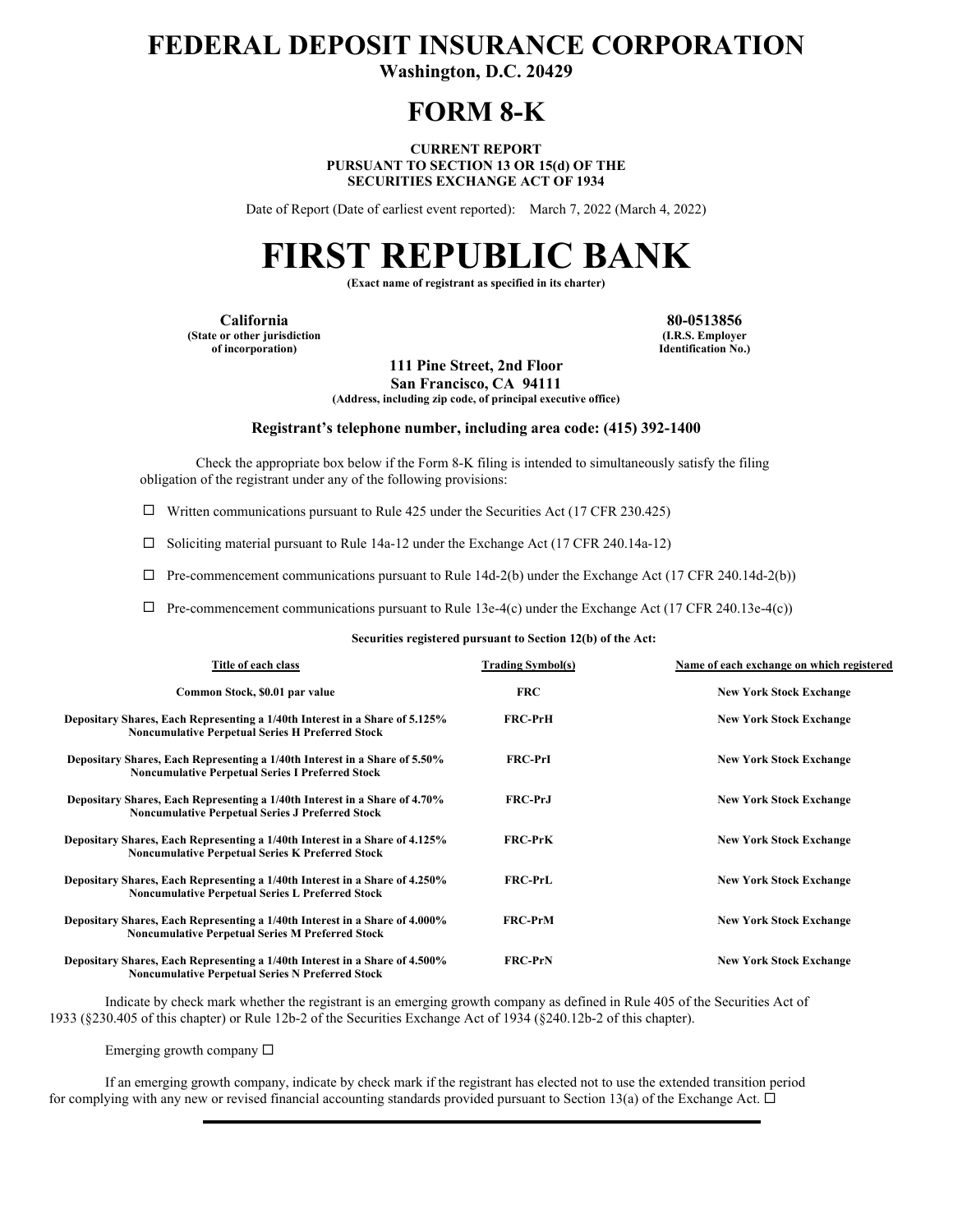### **Item 5.02 Departure of Directors or Certain Officers; Election of Directors; Appointment of Certain Officers; Compensatory Arrangements of Certain Officers.**

First Republic Bank (the "Bank") hereby announces that Mr. James H. Herbert, II will end his previously disclosed temporary medical leave of absence effective April 4, 2022. At that time, he will resume his duties as Co-Chief Executive Officer pursuant to the terms of his existing employment agreement. Mr. Herbert will serve as Co-Chief Executive Officer of the Bank along with Michael J. Roffler, who was appointed Acting Co-Chief Executive Officer effective January 1, 2022.

In addition, the Board of Directors (the "Board") of the Bank reappointed Mr. Herbert as the Chairman of the Board, also effective April 4, 2022. In connection with Mr. Herbert's reappointment, Mr. George G.C. Parker's service as the Acting Chairman of the Board will end at that time. Mr. Parker will remain a Board Member and Audit Committee Chair.